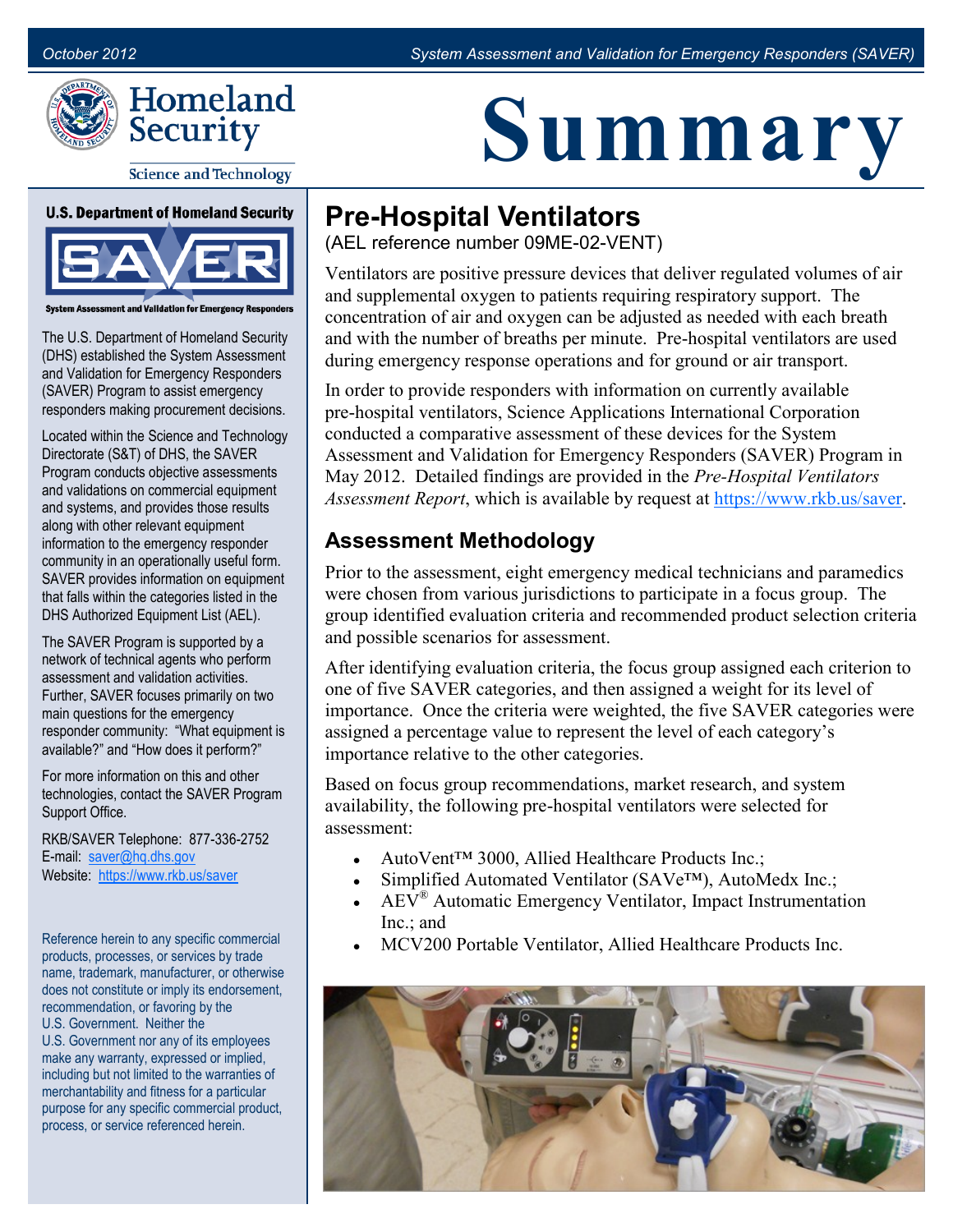Eight responders served as evaluators for this assessment. All evaluators had received Emergency Medical Technician—Intermediate or Paramedic certification or licensure by a national or state agency, and had at least 8 years of professional experience providing advanced adult and pediatric patient airway management.

During the assessment, evaluators rated the pre-hospital ventilators based on evaluation criteria established by the focus group. The assessment was separated into two phases: the specification assessment and the operational assessment. Evaluators assessed the systems based on vendor-provided information during the specification assessment. Hands-on experience using the pre-hospital ventilators during four scenarios served as the basis for the operational assessment. Mannequins were used to simulate adult patients during each of the scenarios.

#### **SAVER Category Definitions**

**Affordability** groups criteria related to life-cycle costs of a piece of equipment or system.

**Capability** groups criteria related to the power, capacity, or features available for a piece of equipment or system to perform or assist the responder in performing one or more relevant tasks.

**Deployability** groups criteria related to the movement, installation, or implementation of a piece of equipment or system by responders at the site of its intended use.

**Maintainability** groups criteria related to the maintenance and restoration of a piece of equipment or system to operational condition by responders.

**Usability** groups criteria related to the quality of the responders' experience with the operational employment of a piece of equipment or system. This includes the relative ease of use, efficiency, and overall satisfaction of the responders with the equipment or system.

#### **Assessment Results**

Table 1 displays the composite assessment scores as well as the category scores for each pre-hospital ventilator. Higher scores indicate a higher rating by evaluators. For specifications, see table 2. The advantages and disadvantages of each pre-hospital ventilator, as identified by evaluators, are listed in table 3. To view how each pre-hospital ventilator scored against the evaluation criteria assigned to the SAVER categories, see table 4.

An analysis of evaluator comments and scores revealed the following common observations concerning the assessed pre-hospital ventilators:

- Evaluators placed a high value on pre-hospital ventilators that are intuitive and easy to use.
- Evaluators expressed a strong preference for pre-hospital ventilators capable of operating in a wide range of environments.
- Evaluators preferred pre-hospital ventilators with dual settings that allow the unit to be used on both adult and pediatric patients.
- Evaluators placed a high value on pre-hospital ventilators that are sensitive to changes in airway pressure.
- Evaluators expressed a strong preference for pre-hospital ventilators that can be easily deployed due to being compact, lightweight, and/or mountable.
- Evaluators preferred pre-hospital ventilators that are reasonably priced and have low maintenance costs.
- Evaluators placed a high value on pre-hospital ventilators that can be easily cleaned.
- Evaluators expressed a strong preference for pre-hospital ventilators that include a warranty.
- Evaluators placed a high value on pre-hospital ventilators that have lengthy run times and reduced charge times.
- Evaluators expressed a strong preference for pre-hospital ventilators that include audio and visual alarms.

Responder agencies considering the purchase of a pre-hospital ventilator should review the detailed findings in the *Pre-Hospital Ventilators Assessment Report* and carefully consider each device's overall capabilities and limitations in relation to their jurisdiction's operational needs. All reports in this series, as well as reports on other technologies, are available in the SAVER section of the Responder Knowledge Base (RKB) website, [https://www.rkb.us/saver.](https://www.rkb.us/saver)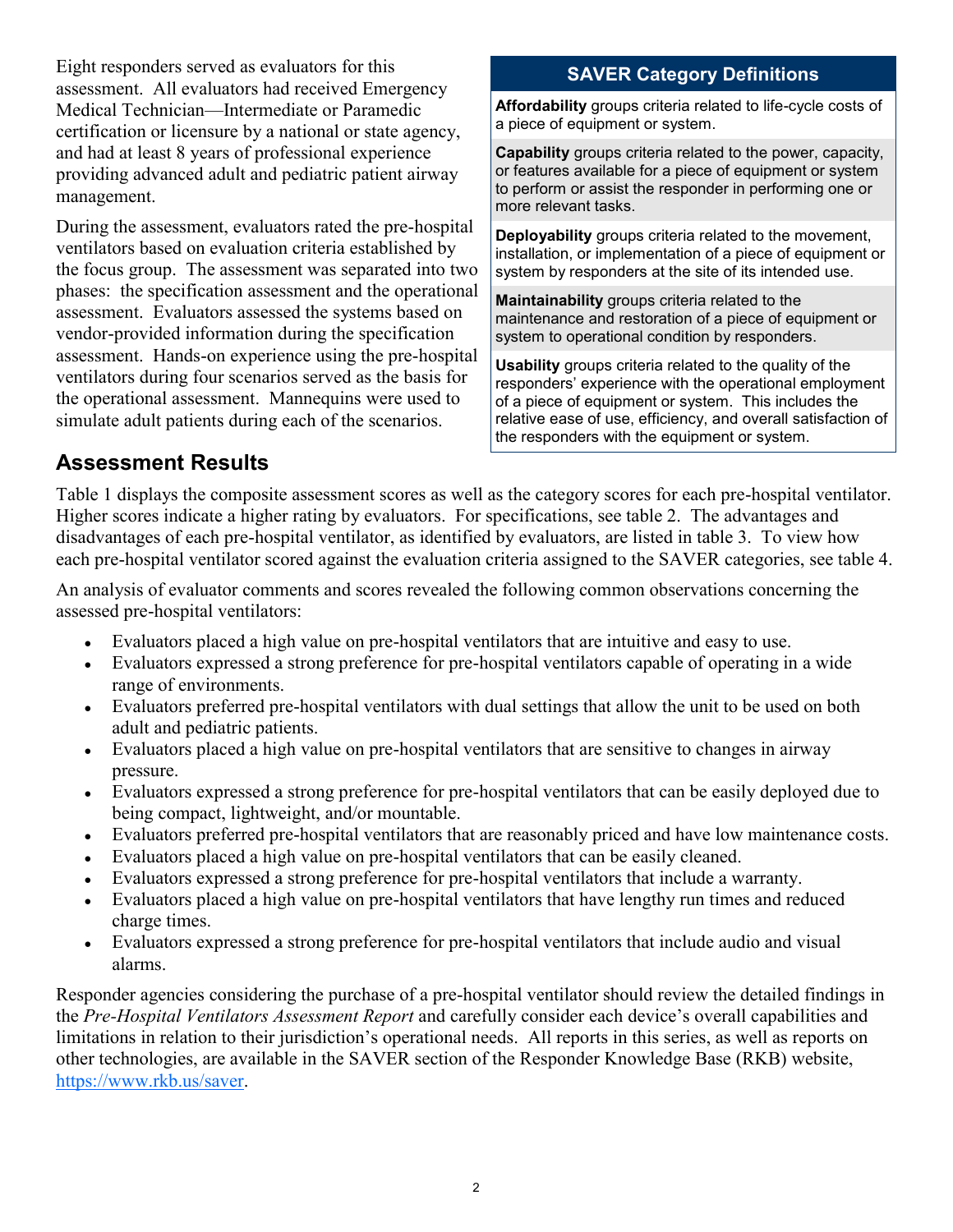#### **Table 1. Pre-Hospital Ventilator Assessment Results**

| <b>Product</b> | <b>Composite</b><br><b>Score</b> | <b>Affordability</b><br>(15% Weighting) | <b>Capability</b><br>(25% Weighting) | <b>Deployability</b><br>(10% Weighting) | <b>Maintainability</b><br>(10% Weighting) | <b>Usability</b><br>(40% Weighting) |
|----------------|----------------------------------|-----------------------------------------|--------------------------------------|-----------------------------------------|-------------------------------------------|-------------------------------------|
| AutoVent™ 3000 | 3.6                              | 3.1                                     | 3.3                                  | 4.3                                     | 3.0                                       | 4.0                                 |
|                |                                  |                                         |                                      |                                         |                                           |                                     |
| SAVe™          | 3.6                              | 2.9                                     | 3.3                                  | 4.5                                     | 3.0                                       | 4.0                                 |
|                |                                  |                                         |                                      |                                         |                                           |                                     |
| <b>AEV®</b>    | 3.3                              | 2.7                                     | 3.8                                  | 3.2                                     | 3.0                                       | 3.3                                 |
|                |                                  |                                         |                                      |                                         |                                           |                                     |
| <b>MCV200</b>  | 3.0                              | 2.9                                     | 3.3                                  | 2.6                                     | 2.7                                       | 3.0                                 |

#### **Table 2. Pre-Hospital Ventilator Specifications<sup>1</sup>**

| <b>Specifications</b>  | AutoVent™ 3000                  | SAVe™                           | <b>AEV®</b>                      | <b>MCV200</b>                     |
|------------------------|---------------------------------|---------------------------------|----------------------------------|-----------------------------------|
| Flow rate              | 16 to 48 L/min                  | $6$ L/min                       | 0 to 100 L/min                   | 12 to 36 L/min                    |
| Tidal volume           | 400 to 1,200 mL                 | 600 mL                          | 50 to 1,500 mL                   | 200 to 1,200 mL                   |
| $FIO2$ (percentages)   | 100                             | 21, 65, 100                     | 21 to 100                        | 21, 65, 100                       |
| Frequency              | 8 to 20 bpm                     | 10 bpm (preset)                 | 1 to $60$ bpm                    | 8 to 20 bpm                       |
| Dimensions (L x W x H) | $3.5 \times 6.0 \times 1.8$ in. | $6.5 \times 6.3 \times 2.5$ in. | $8.0 \times 12.5 \times 4.5$ in. | $14.5 \times 10.3 \times 3.5$ in. |
| Weight                 | $1.5$ lbs                       | $3.0$ lbs                       | $9.5$ lbs                        | $17.2$ lbs                        |
| FDA approval           | November 1993                   | September 2007                  | April 2011                       | May 2009                          |

#### Notes:

1 Information was provided by manufacturers and has not been independently verified by the SAVER Program.

| bpm              |     | $=$ beats per minute                |       |     | $=$ length          |
|------------------|-----|-------------------------------------|-------|-----|---------------------|
| FDA.             |     | = U.S. Food and Drug Administration | lbs   |     | $=$ pounds          |
| FIO <sub>2</sub> |     | = fraction of inspired oxygen       | L/min |     | = liters per minute |
| H                |     | $=$ height                          | mL    |     | $=$ milliliter      |
| in.              | $=$ | inches                              | W     | $=$ | width               |

#### **Table 3. Pre-Hospital Ventilator Advantages and Disadvantages**

| <b>Product</b>                         | <b>Advantages</b>                                                                                                                                                                                                                                                                                                                                                                                                      | <b>Disadvantages</b>                                                                                                                                                                                 |
|----------------------------------------|------------------------------------------------------------------------------------------------------------------------------------------------------------------------------------------------------------------------------------------------------------------------------------------------------------------------------------------------------------------------------------------------------------------------|------------------------------------------------------------------------------------------------------------------------------------------------------------------------------------------------------|
| AutoVent™ 3000<br>Composite Score: 3.6 | Can be used on both adult and pediatric patients<br>Well suited for emergency response and transport<br>Simplistic use<br>Minimal training required for use<br>All pneumatic; no battery or electronic power source<br>required<br>Rugged, lightweight, and compact<br>Rugged circuit; difficult to kink<br>PEEP valve available as an assembly<br>Reasonable initial cost<br>Low maintenance costs<br>Easily deployed | Labeling of control knobs<br>Unable to operate without oxygen<br>Minimal alarms; no low pressure alert or notification<br>No extended warranty available; no replacement or<br>loaner units provided |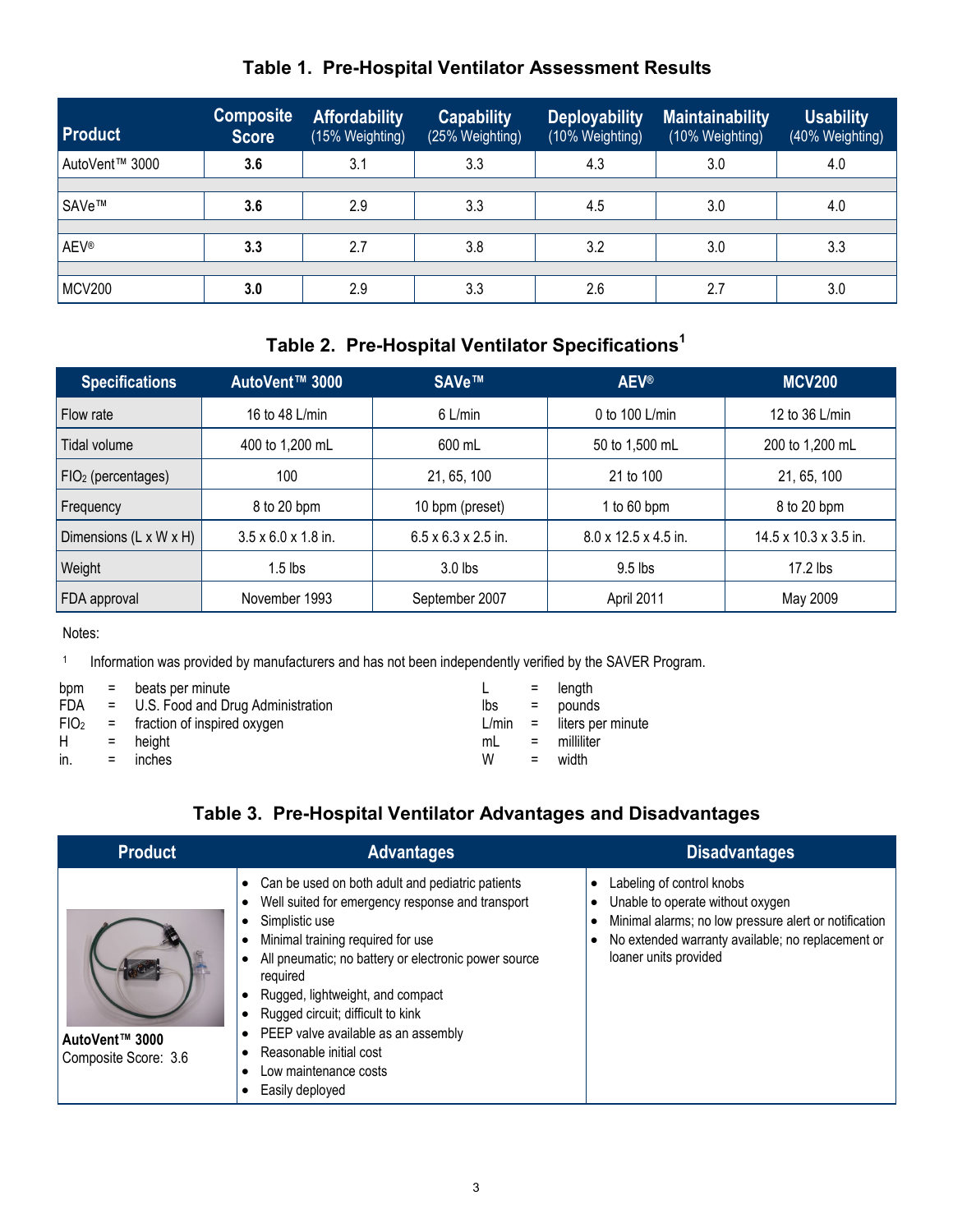### **Table 3. Pre-Hospital Ventilator Advantages and Disadvantages (Continued)**

| <b>Product</b>                        | <b>Advantages</b>                                                                                                                                                                                                                                                                                                                                                                                                                                                                                                                                                                                                                                                                                                                                                                                                                 | <b>Disadvantages</b>                                                                                                                                                                                                                                                                                                                                                                                                                                                                                                                                                                     |
|---------------------------------------|-----------------------------------------------------------------------------------------------------------------------------------------------------------------------------------------------------------------------------------------------------------------------------------------------------------------------------------------------------------------------------------------------------------------------------------------------------------------------------------------------------------------------------------------------------------------------------------------------------------------------------------------------------------------------------------------------------------------------------------------------------------------------------------------------------------------------------------|------------------------------------------------------------------------------------------------------------------------------------------------------------------------------------------------------------------------------------------------------------------------------------------------------------------------------------------------------------------------------------------------------------------------------------------------------------------------------------------------------------------------------------------------------------------------------------------|
| SAVe™<br>Composite Score: 3.6         | Well suited for pre-hospital response<br>$\bullet$<br>Simplistic use<br>$\bullet$<br>Small learning curve<br>$\bullet$<br>Battery powered with 5.5-hour run time<br>$\bullet$<br>Will operate without compressed gas<br>$\bullet$<br>Durable; designed for forward combat life-savers<br>$\bullet$<br>Automatic shutoff; prevents overpressure or over<br>$\bullet$<br>insufflations<br>Tactical mode; allows user to turn off audible and visual<br>$\bullet$<br>alarms<br>Inexpensive initial cost<br>$\bullet$<br>1-year warranty; extended warranty available<br>$\bullet$<br>Loaner units available<br>$\bullet$<br>Low maintenance costs<br>$\bullet$<br>Lightweight, compact, portable<br>$\bullet$<br>Rapid deployment time<br>$\bullet$<br>Easily decontaminated<br>$\bullet$<br>No software updates needed<br>$\bullet$ | Fixed ventilator; only for apneic patient<br>$\bullet$<br>Preset settings; unable to change or customize<br>(e.g., tidal volume, rate, etc.)<br>Only administers 600 mL; cannot be used on<br>patients weighing less than 100 pounds<br>14-hour charge time; slow trickle charge<br>$\bullet$                                                                                                                                                                                                                                                                                            |
| <b>AEV®</b><br>Composite Score: 3.3   | Well suited for critical care transport<br>٠<br>Capable of operating without a compressed gas source<br>٠<br>Sensitive to change in airway pressure<br>$\bullet$<br>Easy to troubleshoot<br>٠<br>10-hour battery life<br>٠<br>High operating temperatures<br>٠<br>Audible and visual alarms<br>٠<br>Customizable settings<br>٠<br>Allows for spontaneous breathing<br>Extra features (e.g., waveform display, safety features,<br>multi-step processes)<br>Good in-service training/DVD<br>٠                                                                                                                                                                                                                                                                                                                                      | Requires moderate level of training; not an entry<br>level unit<br>Selector knob slippage<br>CPAP mode required for manual breath to work<br>Initial cost<br>Carrying case not included<br>Operating manual not included; \$27 additional cost<br>Loaner unit provided based on availability<br>Maintenance costs<br><b>Extended warranty costs</b><br>Poor handle; no straps to tie to stretcher                                                                                                                                                                                        |
| <b>MCV200</b><br>Composite Score: 3.0 | Operates independently on compressed gas or will operate<br>$\bullet$<br>on battery with room air<br>Automatically changes to room air if compressed gas is<br>depleted<br>Audio and visual alarms<br>$\bullet$<br>Can be used on both adult and pediatric patients<br>$\bullet$<br>Will accept CBRNE air filter/cartridge; can be used in<br>$\bullet$<br>hazardous environments<br>Straps included to secure unit to stretcher<br>$\bullet$                                                                                                                                                                                                                                                                                                                                                                                     | Labels for adult settings should be larger and<br>$\bullet$<br>brighter<br>Heavy and cumbersome<br>No security locks; controls easily unintentionally<br>adjusted<br>Lag time in adjustment knobs<br>No values on electronic control knobs<br>Difficult to read color on pressure gauge<br>No legend on screen; difficult to see in low light<br>Slow to respond to changes in air pressure<br>High pressure alarm reads from 0 to 80 psi; only<br>works from 0 to 20 psi; does not alarm between<br>20 and 80 psi<br>Straps not attached or durable; can be easily lost<br>Initial cost |

Notes:

| <b>CBRNE</b> | $=$ chemical, biological, radiological, nuclear, and explosive $mL =$ milliliter |      |                                    |
|--------------|----------------------------------------------------------------------------------|------|------------------------------------|
| <b>CPAP</b>  | = continuous positive airway pressure                                            | PEEP | = positive end expiratory pressure |
| <b>DVD</b>   | = Digital Versatile Disc                                                         | DSI  | = pounds per square inch           |